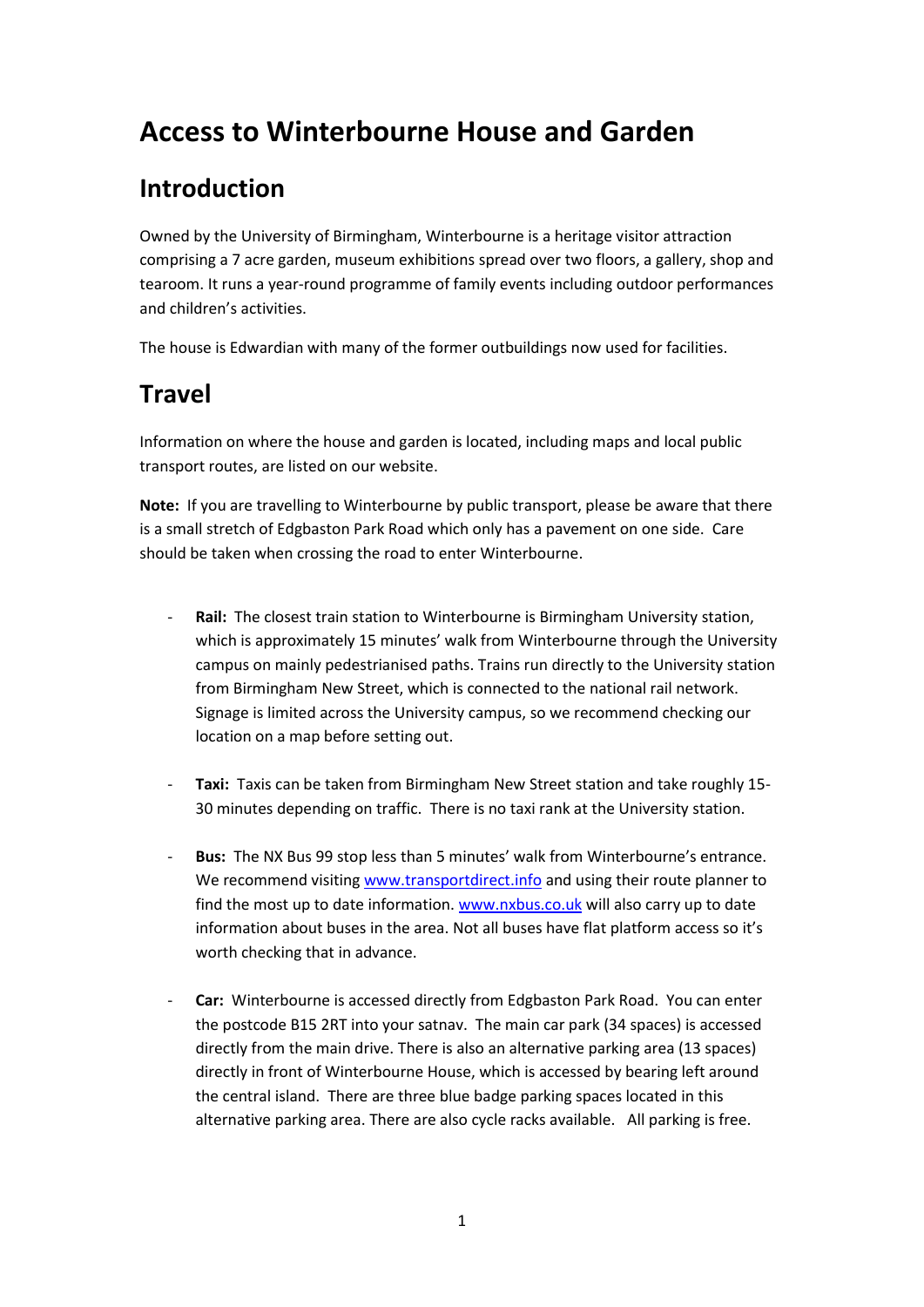



Winterbourne driveway and a series of Blue badge parking spaces

## **Access to the Site**



Main entrance Lift



## **The House**

- The main entrance is through an outer door (kept open during opening hours) which has a level threshold, and then through an inner door which has a ramp in place. These doors are 910mm wide. Should you have difficulty opening the inner door at the main entrance, please ring the doorbell provided and a member of staff or a volunteer will assist.
- The gift shop and reception are directly opposite the main entrance. The reception desk is at an accessible height. Access to the house and garden is normally through the shop via a ramp onto the terrace. Wheelchair users and others with disabilities can, however, enter the house directly along the ground floor corridor if they wish. Staff or volunteers will be available to provide access.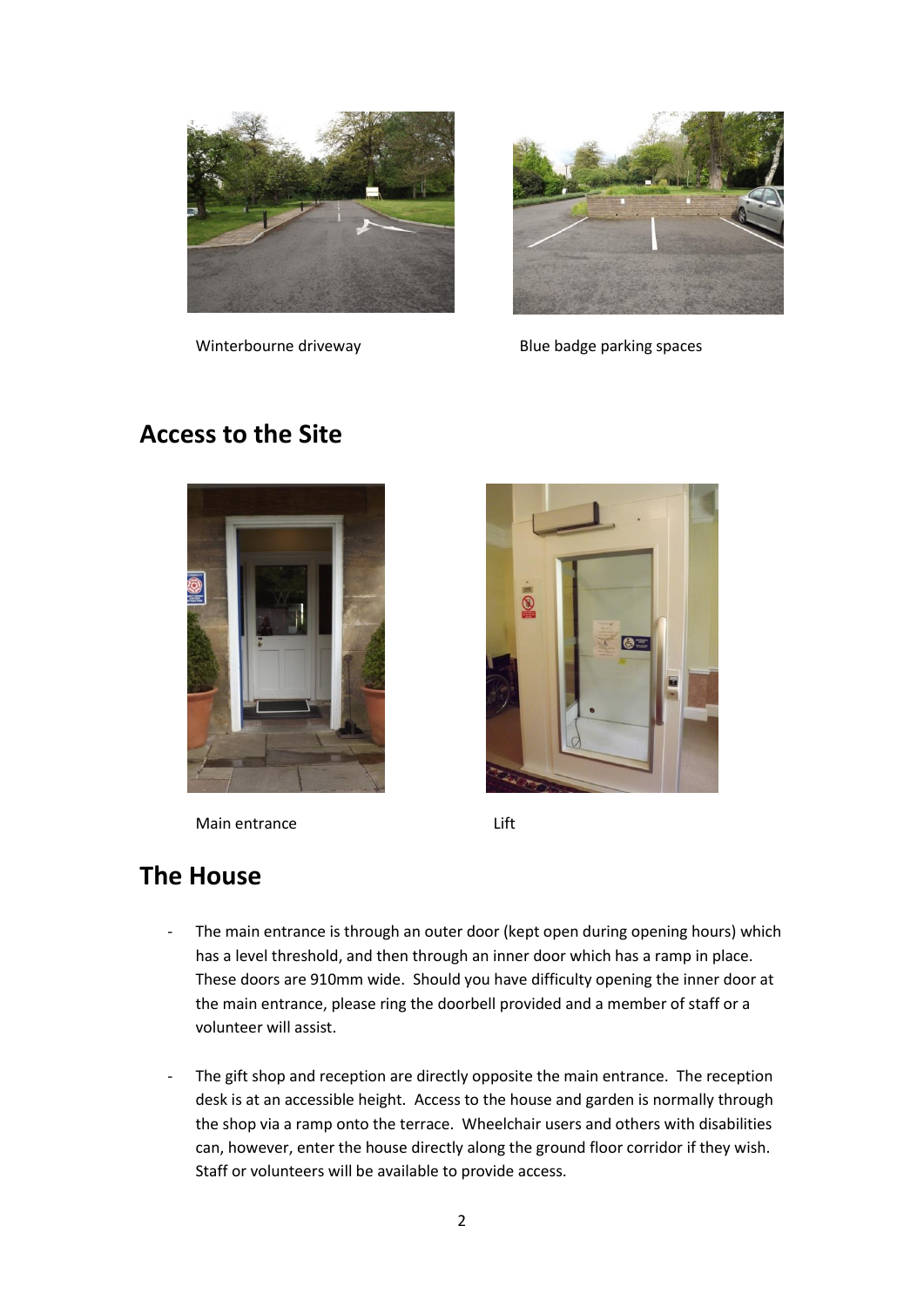- Reception staff will provide a map of the site. An accessibility leaflet is available on request.
- Winterbourne House has a largely flat interior, with most floors carpeted. The main exhibition rooms are spread over two floors. There are chairs throughout the house on which visitors can rest. Chairs which are too fragile to be used are marked with pine cones.
- There is a platform lift for the use of people with a disability. This lift is accessed via doorways which are 780mm wide. The lift door is 880mm wide, and the lift's internal dimensions are 1020mm x 1350mm.
- Unfortunately mobility scooters cannot be used in the house.
- Rooms are brightly lit and have plenty of natural light.

## **The Garden**

- Because of the nature of the garden, access is not level and there are uneven areas across the whole site. Care should be taken when exploring the garden, and those with mobility problems are advised to stick to the pathways. Approximately 50% of the garden is accessible with good gravel or compact gravel pathways.
- There are some steps in the garden. To avoid them, head left towards the walled garden as you leave the terrace. All steps are marked on the accessibility leaflet.
- Picnics are allowed in the garden but there are no picnic benches. There are single benches throughout the garden that offer the opportunity for rest.





A pathway in the garden Entrance to one of the glasshouses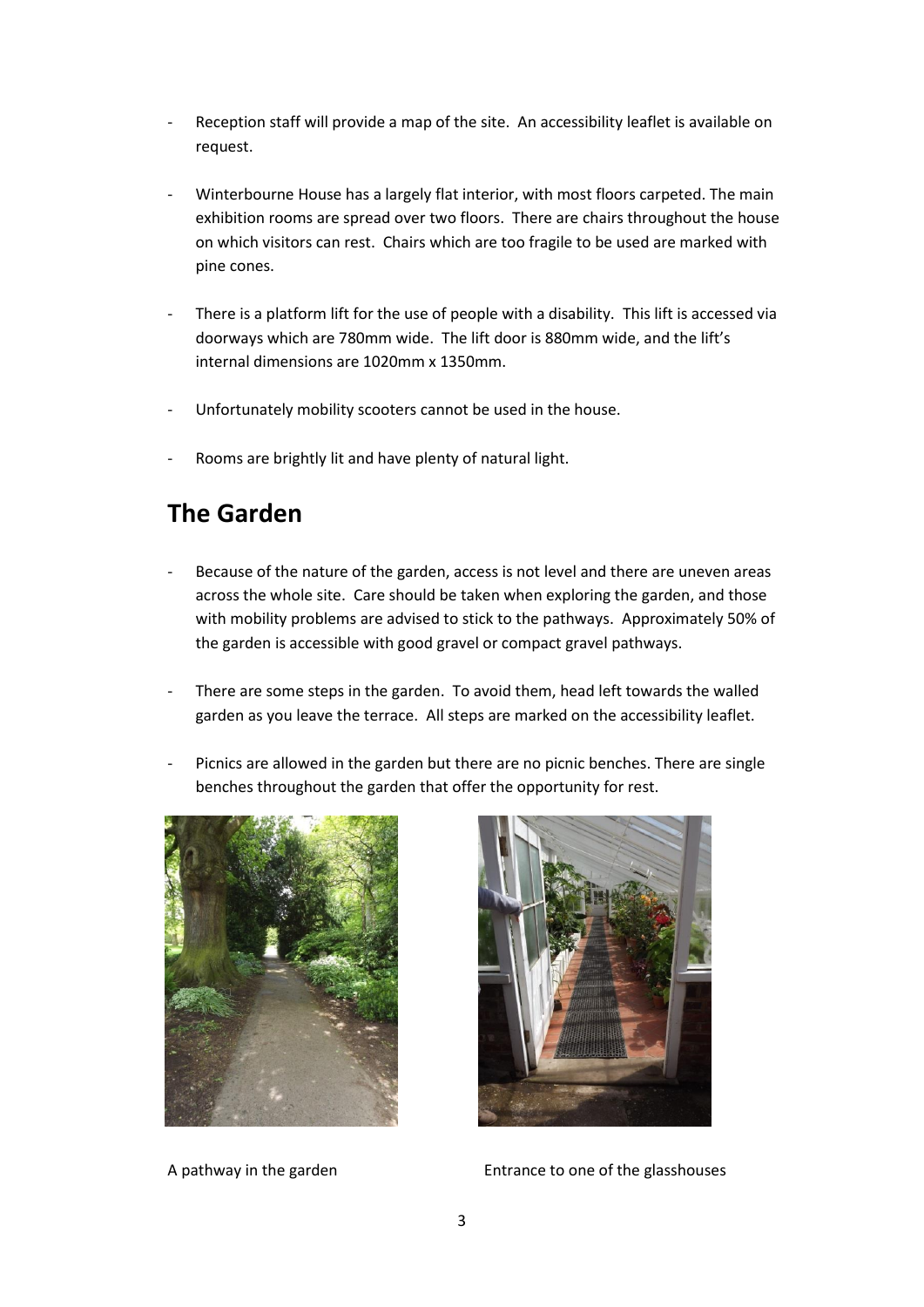# **Facilities**

### **Tearoom**

- The tearoom is situated on the ground floor and is accessed through the house, or from the garden via a ramp. Chairs are not fixed in place and staff are on hand to assist visitors.
- The entrance door to the tea room servery is 950mm wide and the entrance door to the tea room sitting area from the main corridor is 840mm wide. The door to the terrace is 840mm wide.
- Flooring in the tea room and servery area is wood. The terrace seating area is concrete slabs.
- A gluten free selection of cakes is available and other diets are catered for where possible. We advise visitors to call in advance so we can ensure their needs are catered for.



Inside the tearoom and the terrace

### **Toilets**

There is a unisex, disabled access and baby change toilet located at the main house entrance. The toilet layout is suitable for left-handed transfers and there is sufficient space available outside of the toilet compartment to manoeuvre and open the door. The compartment measures 1500mm by 2200mm and the door is light enough to open easily. Door width is 930mm. There are grab rails provided and there is an assistance alarm. There is a lever tap on the sink.